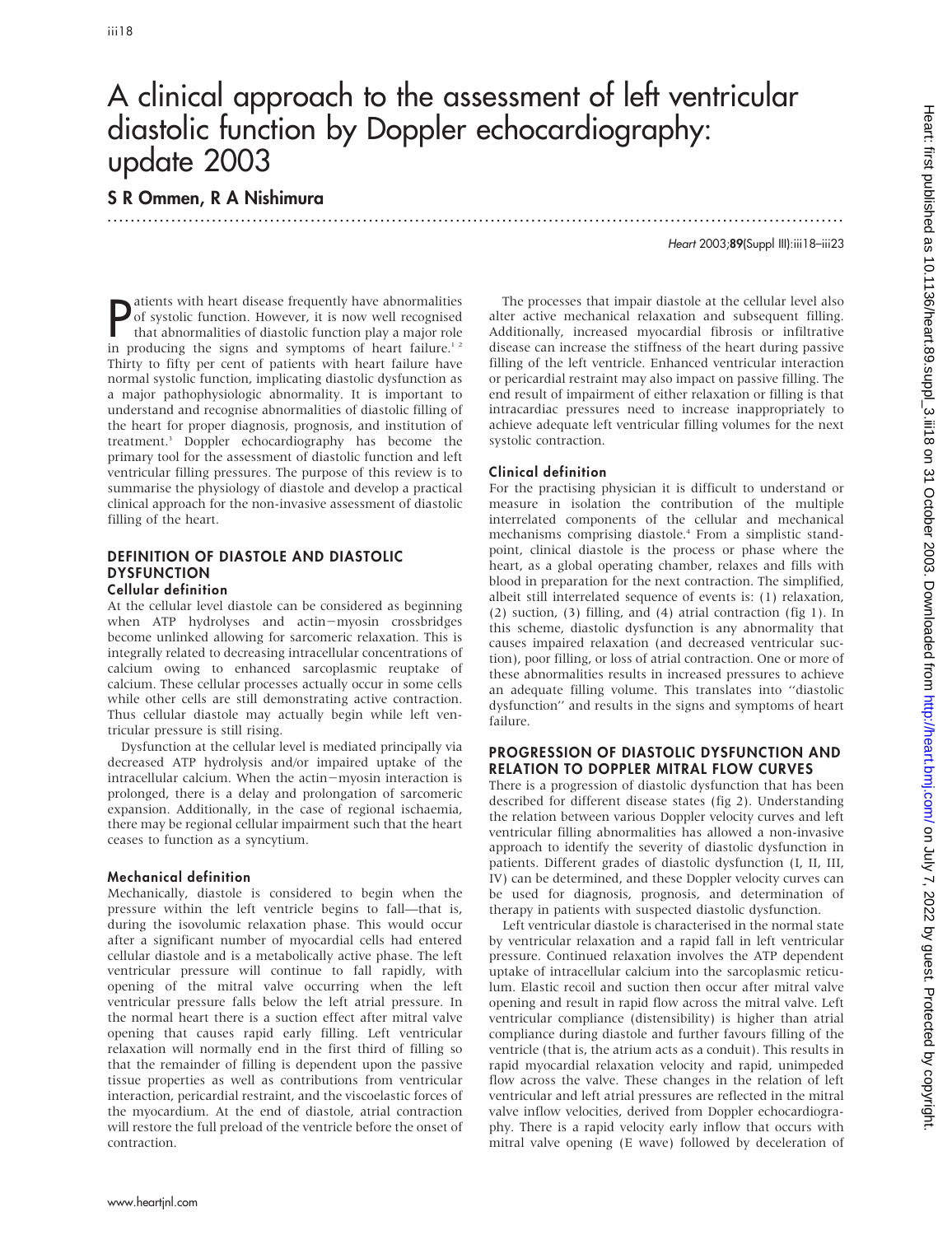

Figure 1 The phases of left ventricular filling are relaxation, suction, filling, and atrial contraction as depicted in these simultaneous invasive pressure curves and Doppler echocardiography. A, mitral filling at atrial contraction; Adur, duration of mitral A wave; DT, mitral deceleration time; E, mitral early filling wave; LA, left atrial pressure curve; LV, left ventricular pressure curve.

flow as left ventricular pressure rises to meet left atrial pressure. This may be followed by a brief period where there is no pressure gradient across the valve (diastasis). At end diastole, with the contraction of the atrium there is a second wave (A wave) of blood flow into the ventricle.

The initial abnormality of diastolic function is loss of the elastic recoil/suction forces in early diastole. This and subsequent slowing of the energy requiring myocardial relaxation can be identified by a decreased left atrial-left ventricular (LA-LV) pressure gradient and increased reliance on atrial contribution to left ventricular filling. In this state, the mitral E velocity is decreased and flow into the ventricle continues throughout diastole. Because of incomplete atrial emptying (and therefore increased atrial preload), there is an increase in the velocity and importance of the A wave. The Doppler velocity curve of a low E/A ratio and prolongation of deceleration time represents grade I diastolic dysfunction (abnormal relaxation pattern). These patients may have

#### Progression of diastolic dysfunction



Figure 2 The progression of left ventricular diastolic dysfunction can be readily assessed using a combination of Doppler echocardiographic variables. Each successive grade represents a worsening state of diastolic dysfunction. LAp, left atrial pressure; MVI, mitral valve inflow; TDI, tissue Doppler imaging; Valsalva, response of mitral valve inflow to Valsalva manoeuvre; Vp, mitral inflow propagation velocity.



Figure 3 Relation between mitral deceleration time and left atrial pressure as assessed from three separate simultaneous Doppler catheterisation studies. EF, left ventricular ejection fraction; LA, left atrial. Adapted from Nishimura *et al*,<sup>6</sup>, Ommen *et* al,<sup>7</sup> and Yamamoto *et al*.<sup>13</sup>

normal or only mildly increased filling pressures at rest but may develop symptomatic increases in filling pressures with exercise as the diastolic filling time shortens.

As disease progresses, there is further decline of active myocardial relaxation and the onset of operative compliance abnormalities. Filling of the left ventricle becomes increasingly dependent on the LA-LV pressure gradient (driving force) which can be maintained only by increasing left atrial pressure. In this state, left atrial pressure is raised throughout the cardiac cycle with a transient decrease as the atrium empties in ventricular diastole. Increased mean left atrial pressure ''pseudonormalises'' the flow from the left atrium to left ventricle with an increase in the early inflow velocity and shortening of the deceleration time. This state of diastole is characterised by mitral inflow signals that are similar to that of the normal state: rapid early inflow (increased E wave) and less prominent flow at atrial contraction (A wave). This is grade II diastolic dysfunction (pseudonormal pattern).

In the latter stages of diastolic deterioration, left ventricular chamber compliance is severely impaired such that there is a larger increase in pressure for small increases in ventricular volume. Here the early mitral inflow is very rapid (high E wave) with rapid equilibration of left atrial and left ventricular pressure that truncates the E wave (very short deceleration time). The pressures and operating compliance are such that there is very little contribution to filling the ventricle from atrial contraction (small A wave). This is the restrictive pattern, representing grade  $III-V$  of diastolic dysfunction. An individual patient may progress or regress between grades I, II, and III diastolic dysfunction depending upon the state of compensation in filling pressures at the time of the echocardiographic examination. However, in



Figure 4 Relation between systolic and diastolic function and overall survival highlights the critical role of diastolic function for the prognosis of patients with impaired left ventricular systolic function. DT, Deceleration time; EF, ejection fraction. Reproduced from Rihal et  $al$ , with permission.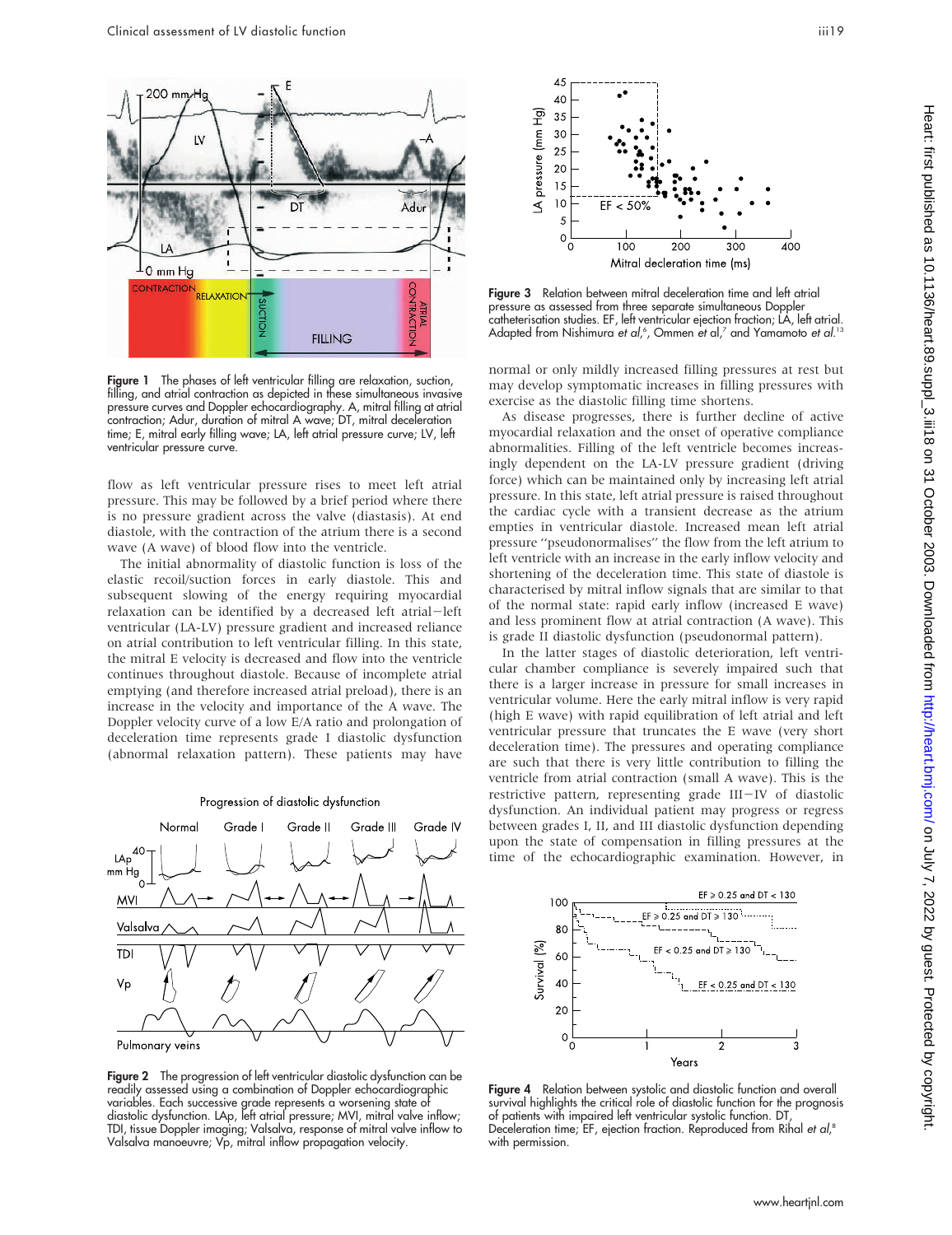

Figure 5 The response of the mitral inflow to preload manipulation can be useful in predicting filling pressures. On the left is a normal response to the Valsalva manoeuvre with proportional decreases in both mitral E and A waves in a patient with normal filling pressures. On the right, the Valsalva manoeuvre results in disproportionate decrease in mitral E wave in a patient with raised filling pressure. A decrease in the mitral E/A ratio of 0.5 or more is a highly specific indicator of increased filling pressures. A, mitral filling at atrial contraction; E, mitral early filling wave; LVEDP, left ventricular end diastolic pressure; m/s, metres per second.

severe end stage disease, the restrictive pattern persists despite manipulation of filling pressures and may be irreversible (grade IV).

The change in the mitral flow velocity patterns with advancing diastolic dysfunction has been described particularly in



Figure 6 The duration of flow at atrial contraction into the left ventricle as compared to duration of flow reversal into the pulmonary veins can indicate end diastolic filling pressure. In this example, flow duration is much longer on the pulmonary vein Doppler signal (180 ms  $v$  150 ms) indicating raised left ventricular end diastolic pressure. A, mitral filling at atrial contraction; E, mitral early filling wave; LVEDP, left ventricular end diastolic pressure; PV $_{\circ}$  dur, pulmonary vein atrial reversal duration; PV $_{\rm d}$ , pulmonary vein diastolic forward flow, PV<sub>s</sub>, pulmonary vein systolic<br>forward flow.

those with concomitant systolic dysfunction.<sup>45</sup> In this group of patients there is a strong correlation between mitral inflow parameters and filling pressures allowing prediction of elevated filling pressures with high specificity (fig  $3$ ).<sup>67</sup> Furthermore, worsening mitral inflow patterns have been correlated with worsening prognosis in several sets of patients (fig 4). $8-12$ 

### COMPREHENSIVE DOPPLER EXAMINATION

Although the mitral inflow velocity curves are predictive of filling pressures and can determine prognosis in subgroups of patients, there are major pitfalls that can limit the utility of mitral inflow in the general assessment of diastolic function. First, prediction of left ventricular filling pressures by mitral valve inflow velocities appears to be accurate only in those patients with systolic dysfunction, as patients with normal systolic function show wide scatter of filling pressures.4 13 This is related to the progression of disease that occurs, so that in an advanced state of diastolic dysfunction the mitral inflow pattern looks identical to the normal state. The reason for the confusing similarity is that normal hearts have rapid relaxation and fall in left ventricular pressure such that blood is ''sucked'' across the mitral valve. Those with grade II diastolic dysfunction display a ''pseudonormal'' mitral inflow from the raised left atrial pressure where blood is ''pushed'' across the valve. There also are data that demonstrate that patients with an E/A ratio  $\leq 1$  can have raised left ventricular filling pressures as they transition to higher degrees of diastolic abnormality.14 15 The distinction of normal versus pseudonormal filling is difficult using the mitral inflow alone and in most patients other parameters will be necessary to complete the assessment.

# Preload alteration

Reducing left ventricular preload, using glyceryl trinitrate or the Valsalva manoeuvre, has been used as a means of unmasking patients with elevated filling pressures. Those patients with a normal pattern and filling pressure will simply show a hypovolaemic response (reduction in all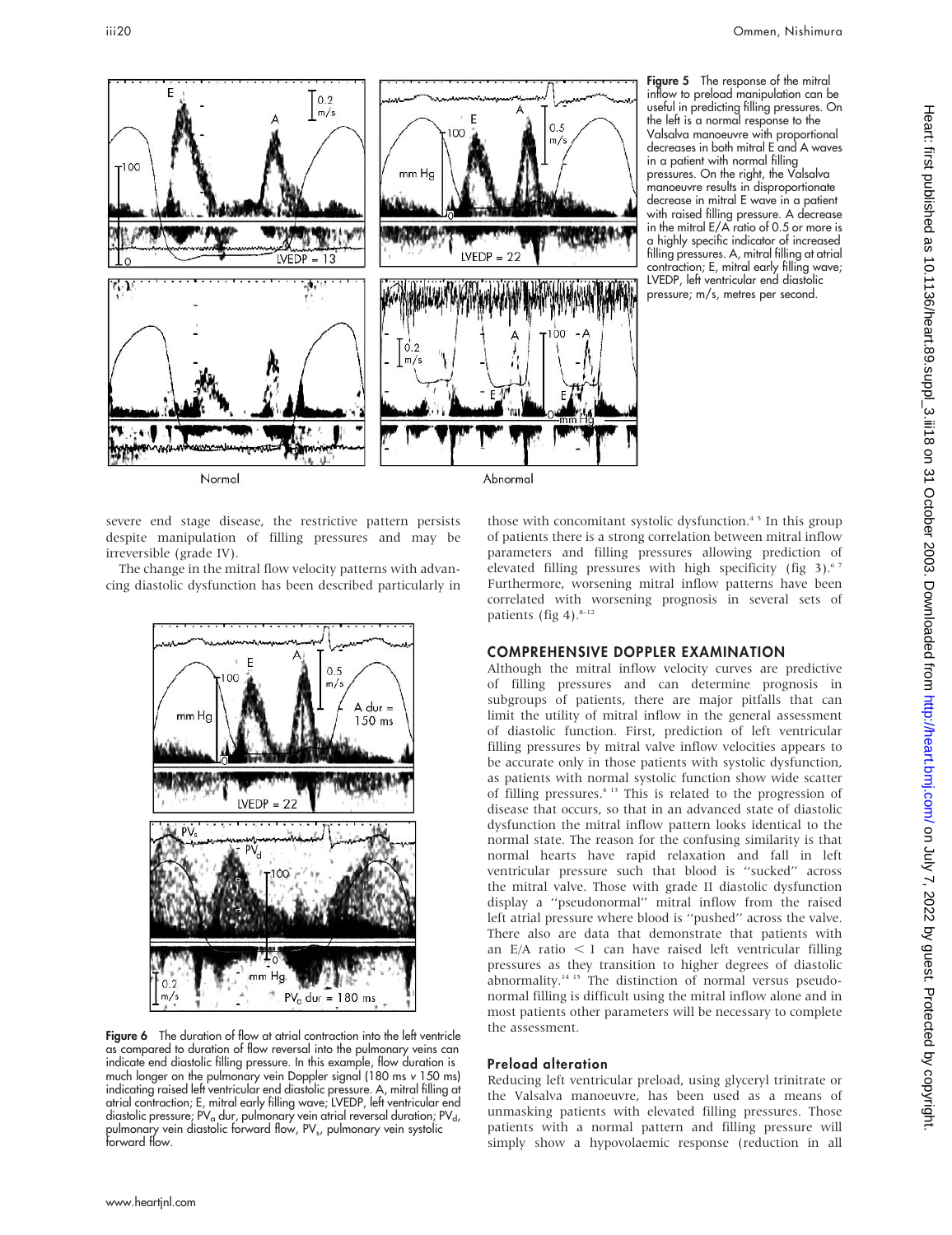

**Figure 7** The tissue Doppler velocity of the mitral annulus can help distinguish between normal and abnormal filling. These examples are from two patients with normal systolic function and similar mitral inflow signals. On the left, a normal mitral annular velocity and E/e9 ratio indicate normal filling pressures. On the right, the mitral annular e' velocity is reduced and the E/e' ratio elevated in a patient with high left atrial pressure. A, mitral filling at atrial contraction; a', late mitral annulus diastolic velocity; E, mitral early filling wave; e', early mitral annulus diastolic velocity; E/e', ratio of mitral early filling wave to early mitral annulus velocity; LA p, left atrial pressure.

velocities) (fig 5). The reduction of preload (left atrial pressure) in patients with ''pseudonormal'' flow (raised filling pressures coupled with abnormal relaxation) should reveal the underlying abnormal relaxation pattern.<sup>7 14-17</sup> Reported data suggest that patients who can reduce the E/A ratio by an absolute value of 0.5 (that is, from 1.3 to 0.8) or more have raised filling pressures, independent of systolic function. Unfortunately, preload alteration is not universally practical in clinical practice. Some patients are not able to perform an adequate Valsalva manoeuvre and careful attention to signal acquisition and measurement is crucial. In a recent series adequate signals were obtained in only 61% of patients.7 The administration of nitrates to alter preload, while more predictable, is not feasible in many practice settings.



Figure 8 Cut-off values using the ratio of mitral early filling wave to early mitral annulus velocity  $(E/e')$  can be used to group patients according to filling pressures. Those with high ratios ( $> 15$ ) have high filling pressures, while those with very low ratios tend to have normal filling pressures. The intermediate group requires additional information to correctly classify diastolic function. The closed circles represent those patients with other Doppler parameters suggesting high filling pressures. Reproduced from Ommen et al, <sup>7</sup> with permission.

#### Abnormal

#### Pulmonary venous Doppler velocities

Pulmonary venous flow is used as an adjunct to mitral inflow. Pulmonary venous flow pattern has also been well characterised and provides additive insight to diastolic filling of the left ventricle.<sup>18–24</sup> The pattern of flow (systolic versus diastolic predominance) has been proposed as a predictor of left atrial pressure but is not applicable in unselected patients because of the multiple contributions to these velocities.<sup>7</sup> Comparison of the duration of flow at atrial contraction across the mitral valve (on the mitral inflow velocity curve) and the duration of reversal flow back into the pulmonary veins (on the pulmonary venous velocity curves) has been repeatedly demonstrated to reflect the left ventricular end diastolic pressure.<sup>22</sup> As filling pressures and therefore operating chamber characteristics worsen, a worsening relative compliance of the left ventricle compared with the pulmonary venous circuit is observed. Transmitral flow at atrial contraction is shortened while retrograde flow at atrial contraction into the low resistance pulmonary venous circuit continues for a longer duration. If the duration of atrial reversal flow in the pulmonary vein exceeds by more than 30 ms the duration of flow across the mitral valve, raised left ventricular end diastolic pressure can be diagnosed with high specificity (fig  $6$ ).<sup>7</sup> <sup>13</sup> <sup>14</sup> The major limitations to the use of the pulmonary venous signals are that these signals are difficult to obtain and interpret. The technical feasibility of obtaining adequate signals has been reported at less than 80% of unselected patients.7

#### Tissue Doppler velocities

The velocity of the mitral annulus, representing velocity of changes in left ventricular long axis dimensions, has been related to measures of systolic and diastolic left ventricular performance.<sup>25-30</sup> The diastolic velocity has been proposed as representing the intrinsic speed of myocardial relaxation.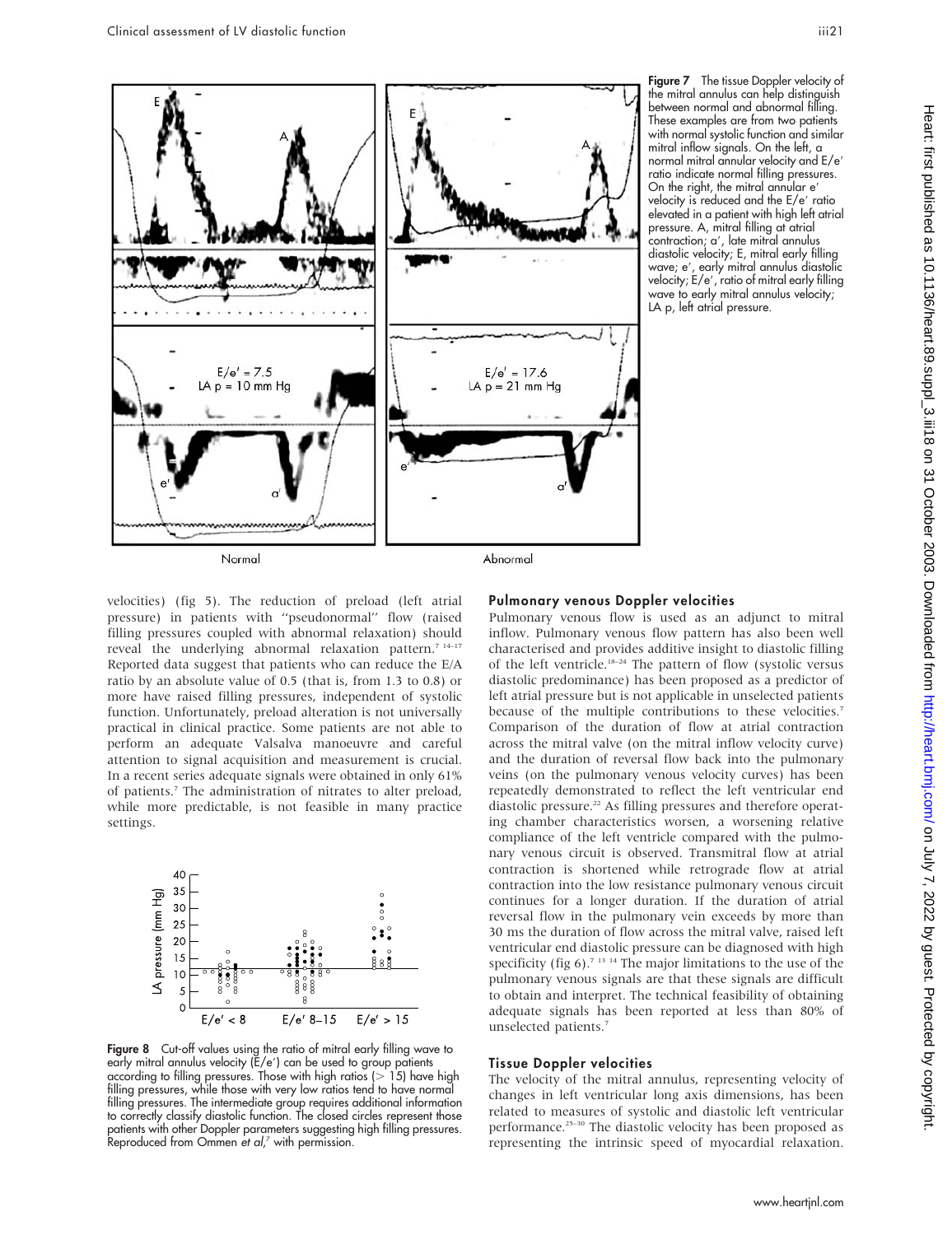

Figure 9 Screening assessment for diastolic function and filling pressures. Two dimensional and Doppler echocardiographic variables can be used to readily classify diastolic function. \*In general, high filling pressures should be confirmed with multiple parameters (that is, E/e', E/Vp, A-dur difference, response to Valsalva manoeuvre, TR velocity, etc).

This may then be used to determine the difference between the effect of ''suction'' (normal E wave and rapid early mitral annular velocity) versus ''pushing'' with high left atrial pressure causing an increase in transmitral flow (normal E wave with reduced early mitral annular velocity).

The ventricle elongates in two distinct phases. The annular velocities recorded during these two phases are called e' and a', which correspond temporally with the mitral E and A waves. The velocity of e' has been modestly correlated to the time constant of relaxation. A pattern of progression of diastolic dysfunction of the Doppler tissue velocities can be seen (fig 2). In the initial stages of diastolic dysfunction, the relaxation velocity (e') decreases and remains reduced throughout the remaining stages of impaired diastole.<sup>30</sup>

Subsequent investigations have shown that combining the mitral inflow with the mitral annular velocity into a ratio (E/e') can predict left ventricular filling pressure (fig 7).<sup>7 31–33</sup> The ability of this ratio to predict filling pressure has been demonstrated in patients with normal sinus rhythm, sinus tachycardia, preserved systolic function, atrial fibrillation, and in patients with hypertrophic cardiomyopathy. This combination may resolve the issue of discriminating normal from pseudonormal filling. Patients with diastolic dysfunction and a normal appearing mitral inflow pattern will also have a reduced mitral annular velocity  $(e')$  and an elevated E/e' ratio. Again, cut off values can easily be selected from published data. If  $E/e'$  is  $> 15$ , left ventricular filling pressure is raised, and when  $E/e'$  is  $\leq 8$  filling pressure is low (fig 8). However, between 8–15 there is considerable variability in filling pressure.<sup>7</sup>

#### Flow propagation

Assessment of flow propagation into the left ventricle is another technique that provides better ability to predict filling pressures.<sup>34-36</sup> In the normal state, flow rapidly propagates into the left ventricular (fig 2). Early stage relaxation abnormalities show a blunting of flow propagation. The propagation velocity does not show a pseudonormalisation and therefore can be used in all levels of systolic function.

Similar to the tissue Doppler velocities, colour M mode flow propagation has been combined in a ratio with the mitral E velocity to provide an ''adjusted'' parameter (E/Vp) with strong correlation to filling pressures and prognosis.7 12 34–37 The chief limitations of this tool are lack of

consensus on technique and theoretical concerns that this will be invalid in small left ventricular cavities.

# APPLICATION TO CLINICAL PRACTICE

These findings described herein can be incorporated into clinical practice to provide a non-invasive assessment of diastolic filling of the heart (fig 9). Doppler variables should always be viewed in context of ventricular size and function, as well as left atrial size.<sup>21</sup> For example, patients with preserved systolic function and normal left atrial size will almost always have normal diastolic filling pressures and normal diastolic function. The mitral inflow and mitral annulus velocity signals can be obtained in over 90% of patients. Thus these two Doppler parameters, in conjunction with the two dimensional echocardiographic findings, represent the most efficient means of initial diastolic assessment. The diagnosis of diastolic dysfunction and raised filling pressures should always be considered in the context of the clinical presentation and other features (estimated pulmonary artery pressures, for example).

#### Impaired systolic function

For patients with reduced systolic function, diastolic function is abnormal and the mitral inflow parameters are predictive of filling pressure. If the mitral deceleration time is less than 150 ms and  $E/A > 1.5$  the filling pressures are raised. Among these patients, those who can reduce their E/A ratio by at least 0.5 can be called grade III diastolic dysfunction while those with an unchanged E/A ratio are grade IV. Patients with a low E/A ratio ( $< 0.75$ ) and prolonged DT ( $> 240$  ms) can be said to have low to normal filling pressure and grade I diastolic dysfunction. Patients that fall in between are called grade II. The  $E/e'$  ratio can also be applied in this group as described above. Patients with grade I dysfunction should have a lower  $E/e'$  ratio, while grade II-IV will have a raised E/e' ratio. This stepwise approach facilitates classification of diastolic function and filling pressures in most patients.

#### Preserved systolic function

Patients with  $E/e' < 8$  can be classified as normal filling pressure and if there is a normal left atrial size, normal diastolic function can be diagnosed. Those with  $E/e' > 15$ have raised filling pressure. In the intermediate group  $(E/e^{\prime})$ 8–15), abnormal filling pressure can be predicted only if other Doppler variables meet high specificity cut-off values.